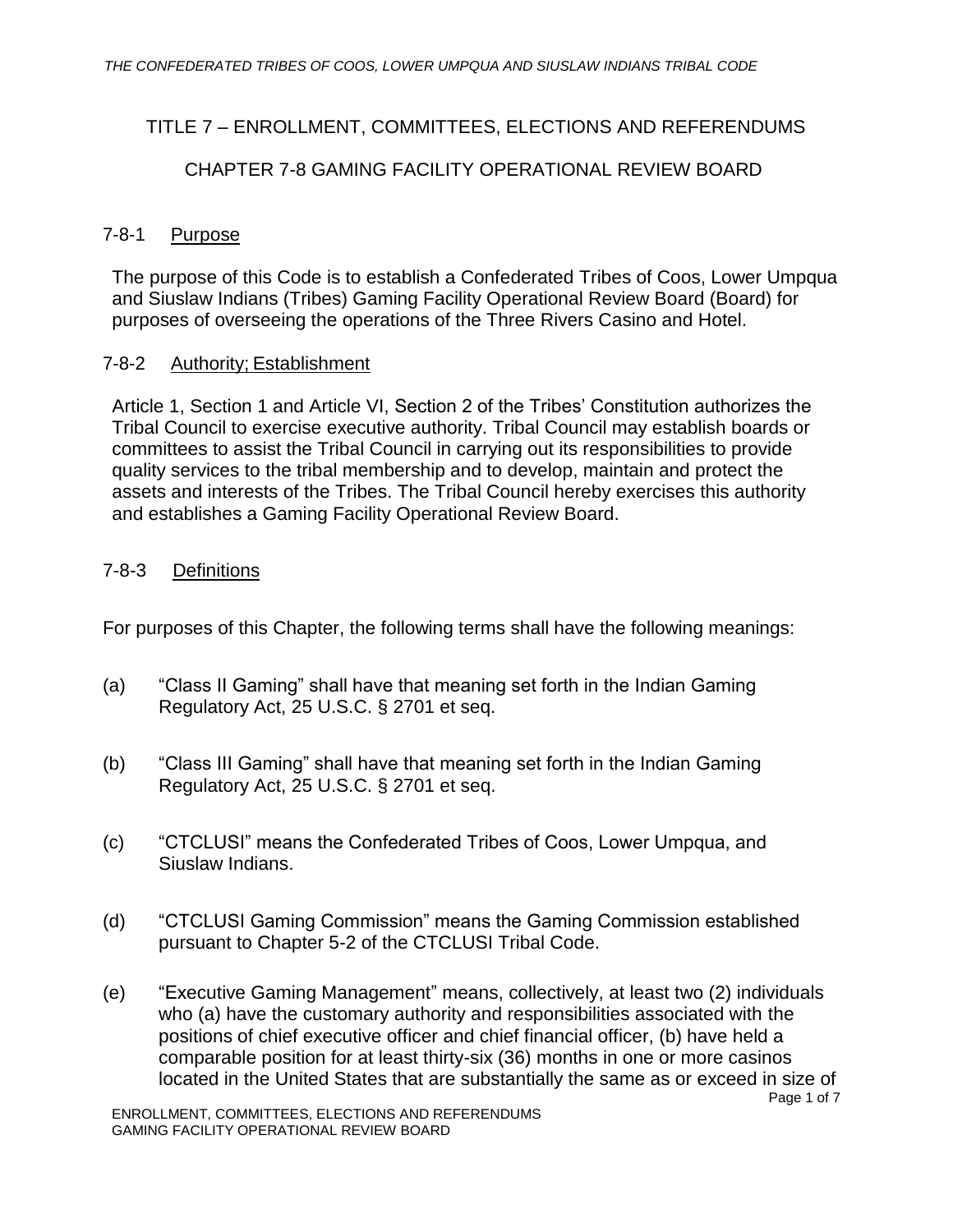- *THE CONFEDERATED TRIBES OF COOS, LOWER UMPQUA AND SIUSLAW INDIANS TRIBAL CODE* gaming floor and amenities those of the Gaming Facility, and (c) are licensed, qualified and found suitable by all appropriate Gaming Agencies.
- (f) "Gaming Agencies" means the NIGC and the CTCLUSI Gaming Commission.
- (g) "Gaming Assets" means (a) all real and personal property associated with the Gaming Business in which the Tribe has any right, title or interest, and (b) to the extent not included in (a), (i) all assets of the Tribe or any affiliate of the Tribe used in a Gaming Business, (ii) all cash, cash equivalents, receivables and other assets generated by the businesses or assets referred to in clauses (a) and (b)(i), and (iii) all proceeds, incomes and profits from any of the assets referred to in clauses (a) and (b) of this definition.
- (h) "Gaming Business" shall mean, collectively, (a) any Class II Gaming or Class III Gaming conducted by or on behalf of the Tribe or any affiliate of the Tribe, and (b) except to the extent leased by the Tribe to a person that is not an affiliate of the Tribe, (i) all dining, food service and preparation, recreation, retail, entertainment, lodging, hospitality, transportation, or other trade, business or commercial activities, or non-gaming amenities conducted at the Gaming Facilities (but, for the avoidance of doubt, excluding any businesses located in a building or structure that is detached from the Gaming Facilities and that do not conduct, gaming entertainment, lodging or hospitality activities), and (ii) all dining, food service and preparation, recreation, retail, entertainment, lodging, hospitality, transportation, or other trade, business or commercial activities conducted at any hotel located at the Gaming Facility.
- (i) "Gaming Facility" means the Three Rivers Casino and Resort Florence and the Three Rivers Casino Coos Bay.
- (j) "National Indian Gaming Commission" or "NIGC" means the National Indian Gaming Commission as established by the Indian Gaming Regulatory Act, 25 U.S.C. § 2701 et seq.
- (k) "Three Rivers Casino and Resort Florence" means, collectively, the casino and hotel properties and related retail, dining, parking and entertainment facilities commonly known as the "Three Rivers Casino Florence" owned or operated by the Tribe or any affiliate of the Tribe, and any replacements, additions or improvements thereof, located on lands held in trust by the United States of America for the benefit of the Tribe in Lane County, Oregon (including any future improvements or expansions thereof).
- (l) "Three Rivers Casino Resort Coos Bay" means the Class II Gaming facility (and any related retail, dining, parking and entertainment facilities) commonly known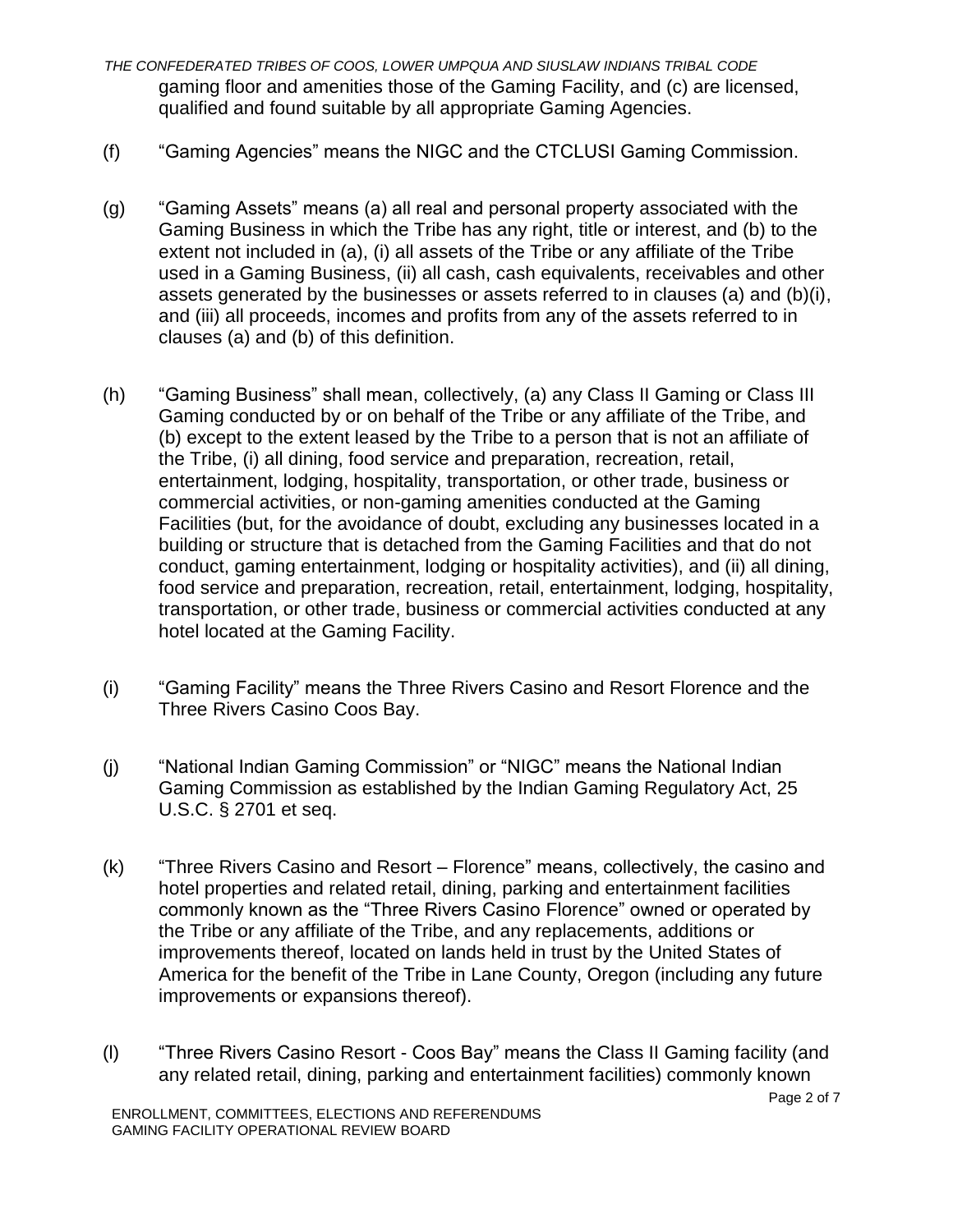*THE CONFEDERATED TRIBES OF COOS, LOWER UMPQUA AND SIUSLAW INDIANS TRIBAL CODE* as the "Three Rivers Casino Coos Bay" owned or operated by the Tribe or any affiliate of the Tribe, and any replacements, additions or improvements thereof, located on lands held in trust by the United States of America for the benefit of the Tribe in Coos County, Oregon (including any future improvements or expansions thereof).

### 7-8-4 Membership

- (a) The Board shall consist of a minimum of five (5) members with relevant experience and skills as determined by the sole discretion of the Tribal Council. Membership shall be as follows:
	- (1) At least one (1) member of Tribal Council, who shall serve as a liaison to the Tribal Council and who shall report to Tribal Council each month;
	- (2) At least two members shall have Executive Gaming Management experience at Gaming Facilities that are not owned by the Tribes, or substantially equivalent experience as determined by Tribal Council, and;
	- (3) Two at large positions for which there shall be no specific requirements.
- (b) Board Members shall obtain high security gaming licenses from the Gaming Commission prior to being seated on the Board.
- (c) Current employees of the Three Rivers Casino Resort Florence, the Three Rivers Casino Resort - Coos Bay and the CTCLUSI Gaming Commission shall not be eligible to serve on the Board.

### 7-8-5 Appointments and Oath of Office

The Tribal Council shall appoint the members of the Board. Members of the Board are required to take and file an oath of office at the first regular Tribal Council meeting following their appointment, administered by the Tribal Chief or Tribal Chairman or designee.

### 7-8-6 Terms of Office

The Board position terms shall be staggered as follows:

- (a) Position 1 shall be filled by a member of the Tribal Council, who will serve until their term ends on Tribal Council;
- (b) The first vacancy to be filled after December 15, 2019 shall be entitled Position 2. The first person to fill this vacancy after December 15, 2019 shall serve one three year term, all subsequent Position 2 terms shall be four years.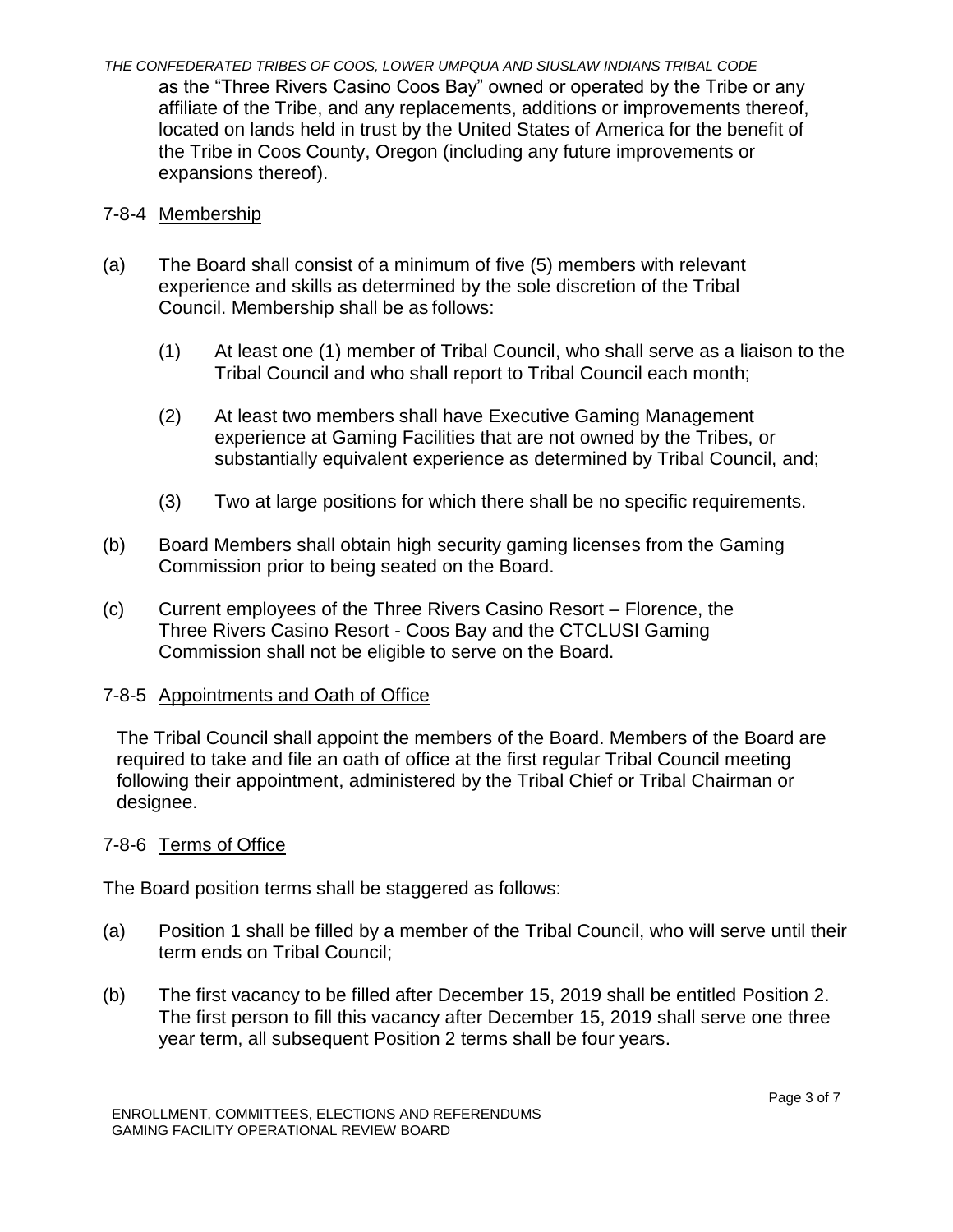*THE CONFEDERATED TRIBES OF COOS, LOWER UMPQUA AND SIUSLAW INDIANS TRIBAL CODE*

- (c) The second vacancy to be filled after December 15, 2019 shall be entitled Position 3. The first person to fill this vacancy after December 15, 2019 shall serve one four year term, all subsequent Position 3 terms shall be four years.
- (d) The third vacancy to be filled after December 15, 2019 shall be entitled Position 4. The first person to fill this vacancy after December 15, 2019 shall serve one three year term, all subsequent Position 4 terms shall be four years.
- (e) The fourth vacancy to be filled after December 15, 2019 shall be entitled Position 5. The first person to fill this vacancy after December 15, 2019 shall serve one four year term, all subsequent Position 5 terms shall be four years.
- (f) Board Members serving in positions 2, 3, 4 and 5 may serve an additional six months, or longer, beyond their term, if necessary to prevent a vacancy on the Board.

#### 7-8-7 Duties

The Gaming Facility Operational Review Board shall:

- (a) Maintain oversight and protection of the Gaming Business and Gaming Assets.
- (b) Supervise the Chief Executive Officer and the Chief Financial Officer for the Tribe's Gaming Facilities, and make joint decisions with the Tribal Council regarding the hiring, promotion, termination and salary adjustments of the Chief Executive Officer and the Chief Financial Officer for the Gaming Facility. In making joint decisions, each member of Tribal Council and each member of the Board shall have one vote, provided that the Tribal Council Board member (Position 1) may only vote once. A majority of Tribal Council and Board votes shall decide the matter, provided that votes are cast by a quorum of Tribal Council and the Board.
- (c) Make final decisions regarding the hiring, promotion, termination and salary adjustments of all departmental directors for the Tribe's Gaming Facilities.
- (d) Authorize the execution of contracts for budgeted capital purchases for goods for the Tribe's Gaming Facilities that are in excess of \$25,000.00 per annum, but less than \$300,000.00 per annum, and which do not include a waiver of sovereign immunity or arbitration provisions. Transactions shall not be segregated to avoid authorization requirement.
- (e) Authorize the execution of contracts for services provided to the Tribe's Gaming Facilities that are in excess of \$25,000.00 per annum, but less than \$300,000.00 per annum and which do not include a waiver of sovereign immunity or arbitration provisions. Transactions shall not be segregated to avoid authorization requirements.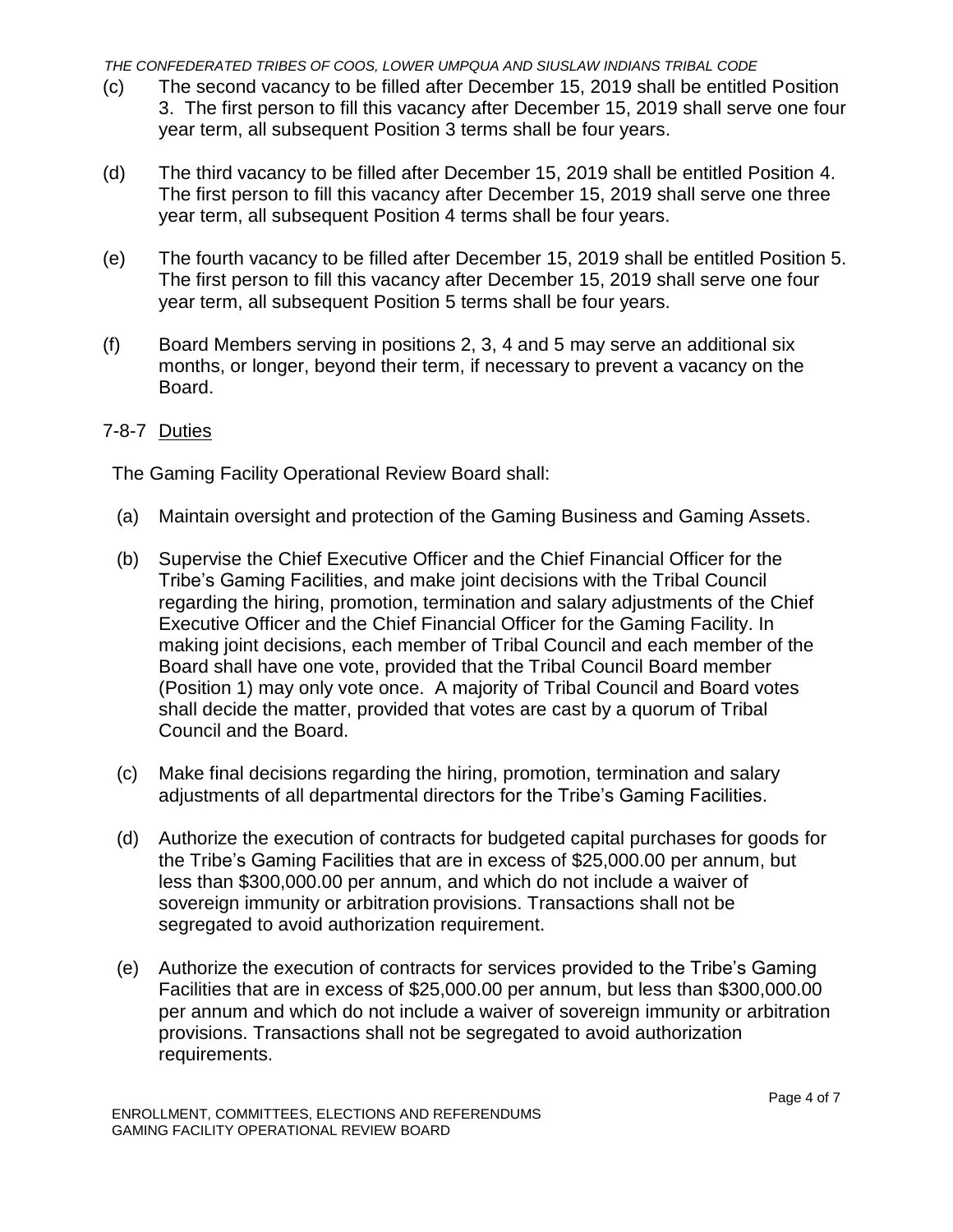*THE CONFEDERATED TRIBES OF COOS, LOWER UMPQUA AND SIUSLAW INDIANS TRIBAL CODE*

- (f) Provide financial information to the Tribal Governmental Chief Financial Officer upon Request.
- (g) Provide a monthly written report to the Tribal Council which shall include the following: (1) financial statements for the prior month; (2) all purchases in excess of \$5,000 for the prior month; (3) updated player's data and associated metrics, and; (4) such other information as the Tribal Council may request.

### 7-8-8 Appointment of Chairperson, Vice-Chair and Board Staff Duties

- (a) The Board shall elect a Chairperson and Vice-Chair annually.
- (b) The Chairperson shall:
	- 1) Issue notice of meetings;
	- 2) In consultation with the Chief Executive Officer and the Chief Financial Officer, prepare proposed agendas for all meetings;
	- 3) Preside at all meetings;
	- 4) Ensure that minutes of all meeting are kept; and
	- 5) Make quarterly reports to the Tribal Council.
- (c) The Vice-Chair shall assist the Chairperson in the performance of any duties and carry out the duties other Chairperson in his or her absence.
- (d) A staff person for clerical support only shall be designated by the Chief Executive Officer of the Tribal Government to assist the Chairperson and Board and to ensure archival of all meeting records within the Tribal Government records retention software.

### 7-8-9 Meetings

The Board shall meet no less frequently than once per month and may establisha more frequent meeting schedule as required by businessneeds.

- (a) All regular meetings require three (3) days' written notice. Notice shall be delivered to each Board member by mail, facsimile or e-mail as established by the Board. Notice shall include the date, time, place and an agenda for the meeting.
- (b) Meetings shall generally be closed, except to members of the Tribal Council, however, the Board may invite guests to attend meetings as necessary to conduct business, and may also invite members of the General Council to attend meetings or portions of meetings that are intended to provide information about the Tribe's Gaming Business to the General Council.
- (c) The Chief Executive Officer and the Chief Financial Officer for the Gaming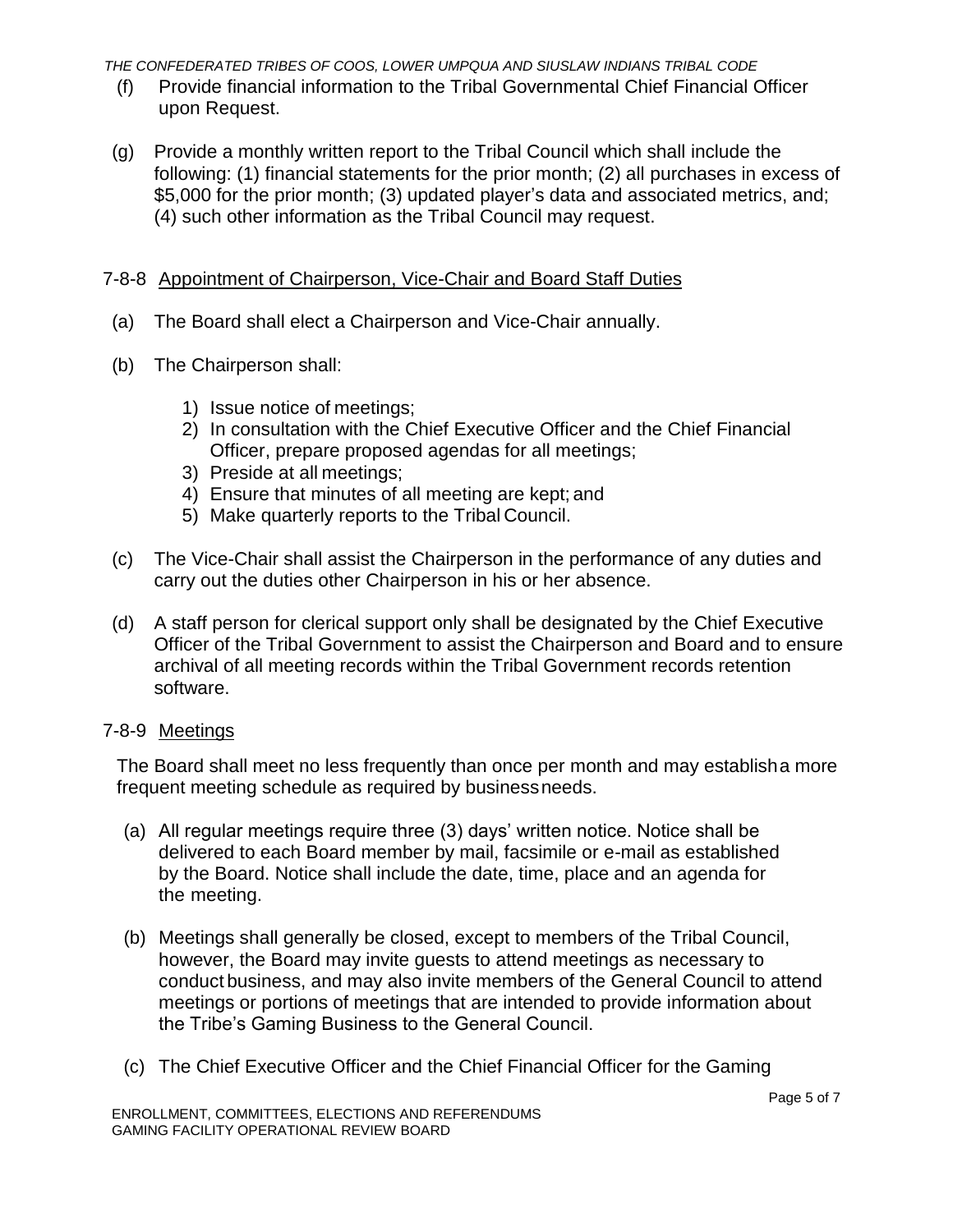- *THE CONFEDERATED TRIBES OF COOS, LOWER UMPQUA AND SIUSLAW INDIANS TRIBAL CODE* Facilities shall attend meetings and will provide documentation to review as necessary, which shall be provided to the Board no less than five days prior to meetings.
	- (d) The Director of the CTCLUSI Gaming Commission or designee shall be required to attend meetings and will advise the Board regarding regulatory matters and the regulatory impacts of matters before theBoard as necessary.
	- (e) Special meetings may be called by any member of the Board when business must be done prior to the next regular meeting. No special meeting shall be held without twenty-four (24) hours' notice to each Board member unless waived in writing.
	- (f) The Board may recess at its discretion to discuss any matter in closed or executive session: Provided, that the general subject matter to be discussed in such closed or executive session is expressed in the motion calling for such session. All personnel matters and all matters relating to the internal activities of Board members shall be discussed or decided only in closed session. A report of any decisions made related to such matters shall be included in the minutes.

## 7-8-10Confidentiality

Board Members must agree to sign a confidentiality agreement that states that they understand and agree that as a Board member they must hold as confidential all information learned in the course of their board member status concerning the confidential business of the Tribes. Further, as a Board member, they understand that by signing the confidentiality agreement, they will not violate the confidentiality of any person(s) or provide confidential information or documents to anyone not authorized by the Tribes. If it has been determined that a Board member has violated this confidentiality agreement, that Board member will be removed as more fully stated below.

### 7-8-11Removal of Board Members

- (a) By majority vote, the Tribal Council may remove any Board member for the following reasons:
	- (1) Acting, or attempting to act, beyond the scope of their authority;
	- (2) Creating a disruptive atmosphere;
	- (3) Violation of their confidentiality agreement;
	- (4) Violating Tribal law;
	- (5) Lack of confidence, or;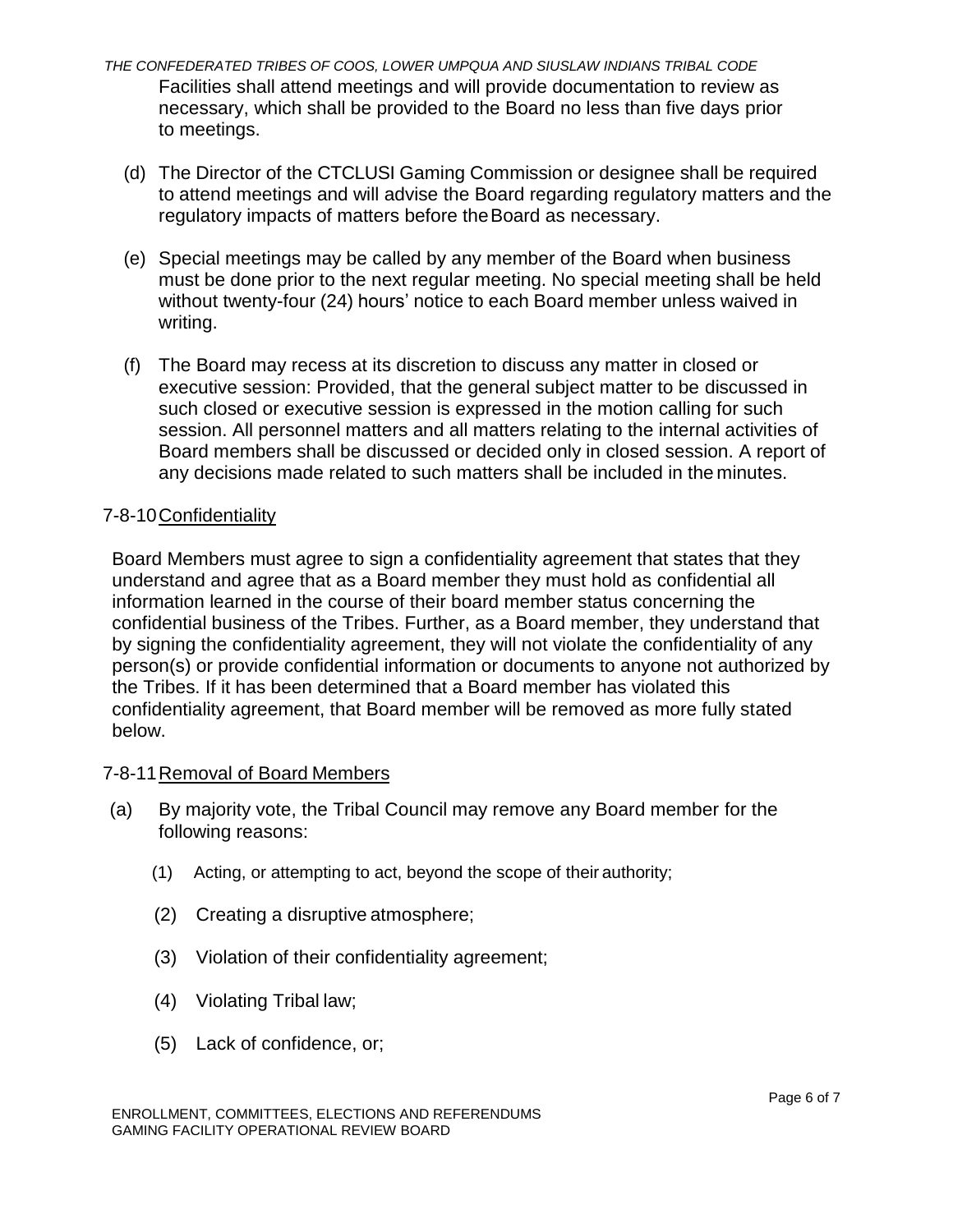*THE CONFEDERATED TRIBES OF COOS, LOWER UMPQUA AND SIUSLAW INDIANS TRIBAL CODE* (6) For convenience

- (b) A Board member shall automatically be removed if, during their term, they are found guilty of or enter a plea of no contest or guilty to any felony or misdemeanor offense under federal, state or Tribal law.
- (c) A Board member shall automatically be removed if, during their term, they fail to maintain suitability for a high security gaming license.

### 7-8-12Quorum

A majority of the Board members must be present, either in person or by telephonic or video participation, to constitute a quorum. Board action is valid only by majority vote with a quorum present.

#### 7-8-13Personal Conflicts of Interest

No Board member may vote on any action directly involving a member of his or her immediate family. A Board member may take part in discussion and count toward a quorum regarding action involving a member of his or her immediate family. Immediate family members include father, mother, adoptive mother, adoptive father, daughter, son, spouse, person in a spousal relationship, brother, sister, stepbrother and stepsister.

#### 7-8-14Compensation

- (a) Board members may be compensated for their services on the Board in an amount to be determined by Tribal Council at the time of appointment.
- (b) Board members who are employees of the Tribes shall not be compensated in excess of their salary.
- (c) Authorized travel shall be paid subject to the travel requirements specified by Tribal Policy.

### 7-8-15Rules; Records

The Board may adopt rules for the transaction of its business, subject to Tribal laws, and shall keep a record of its agendas, transactions and findings, which shall be a public record unless otherwise deemed confidential and not subject to public disclosure under applicable law.

#### 7-8-16Severability

If a court of competent jurisdiction finds any provision of this Code to be invalid or illegal under applicable federal or Tribal law, such provision shall be severed from this Code and the remainder of this Code shall remain in full force and effect.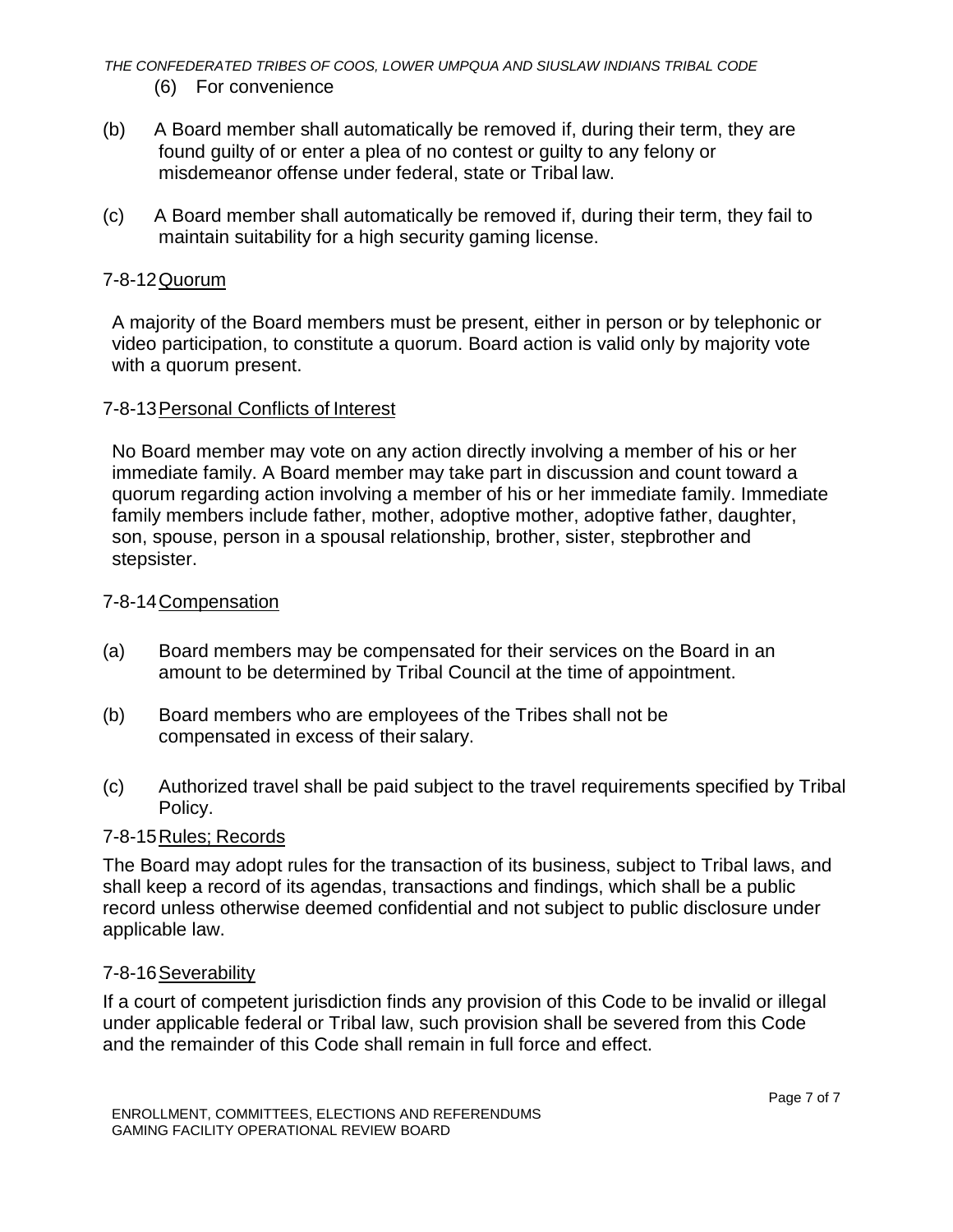## APPENDIX A

## LEGISLATIVE HISTORY AND EDITORIAL CHANGES